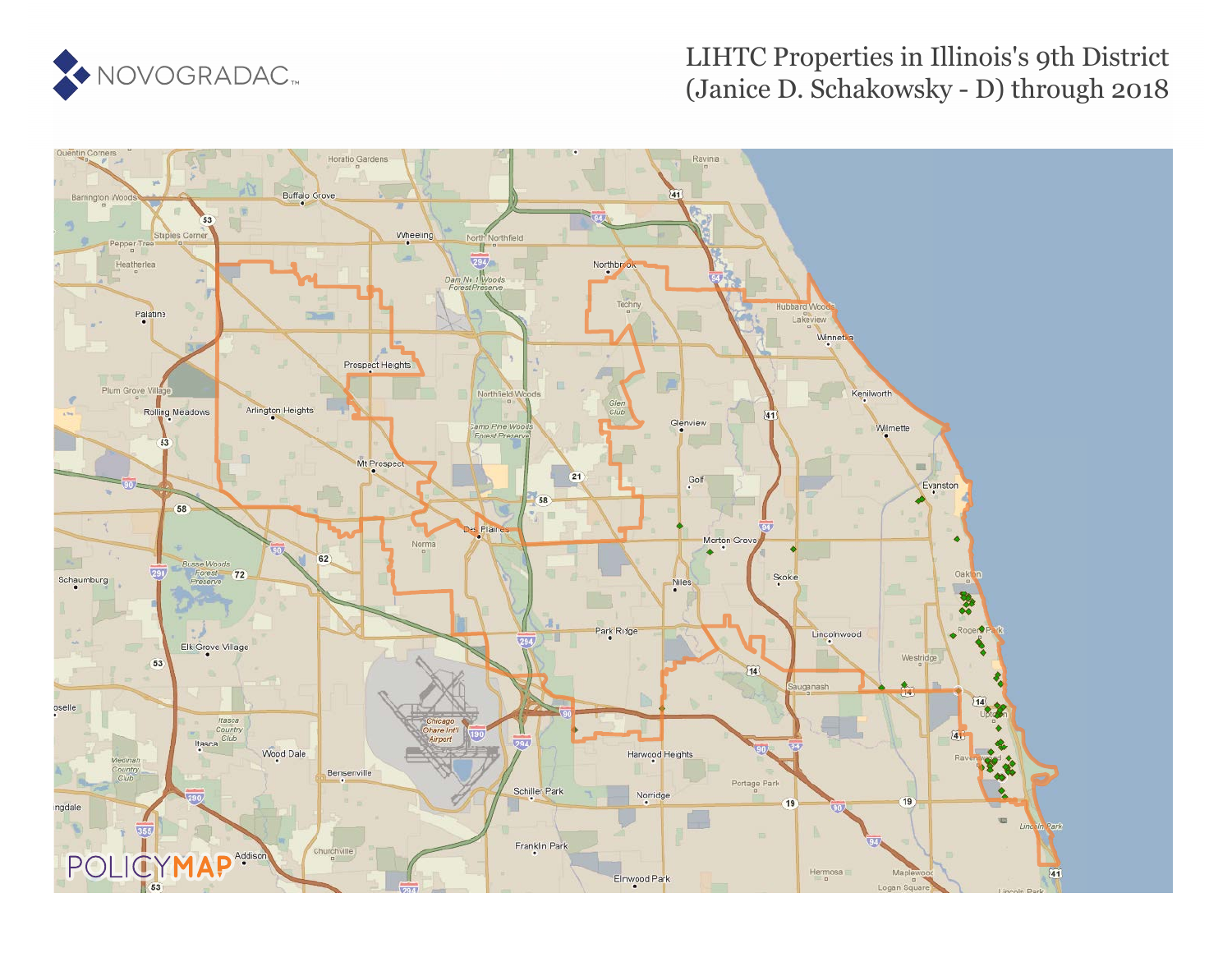| <b>Project Name</b>                                                | <b>Address</b>                               | City    | <b>State</b> | <b>Zip Code</b> | Nonprofit<br><b>Sponsor</b> | <b>Allocation</b><br><b>Year</b> | <b>Annual</b><br><b>Allocated</b><br><b>Amount</b> | <b>Year Placed</b><br>in Service | <b>Construction Type</b>   | <b>Total</b><br><b>Units</b> | Low<br><b>Income</b><br><b>Units</b> | <b>Rent or</b><br><b>Income</b><br><b>Ceiling</b> | <b>Credit</b><br>Percentage                 | Tax-<br><b>Exempt</b><br><b>Bond</b> | <b>HUD Multi-</b><br><b>Family</b><br><b>Financing/Rental</b><br><b>Assistance</b> |
|--------------------------------------------------------------------|----------------------------------------------|---------|--------------|-----------------|-----------------------------|----------------------------------|----------------------------------------------------|----------------------------------|----------------------------|------------------------------|--------------------------------------|---------------------------------------------------|---------------------------------------------|--------------------------------------|------------------------------------------------------------------------------------|
| <b>ESTES COURT</b>                                                 | 1361 W ESTES<br>$\operatorname{AVE}$         | CHICAGO | IL           | 60626           |                             | 1991                             | \$104,656                                          | 1992                             | Acquisition and Rehab 72   |                              | 72                                   |                                                   | Not<br>Indicated                            |                                      |                                                                                    |
| WINTHROP TERRACE<br><b>APTS</b>                                    | 5734 N<br>WINTHROP AVE CHICAGO               |         | IL           | 60660           |                             | 1991                             | \$83,652                                           | 1992                             | Acquisition and Rehab 106  |                              | 106                                  |                                                   | Not<br>Indicated                            |                                      |                                                                                    |
| DOVER GARDENS APTS $^{4601}_{ST}$ N DOVER                          |                                              | CHICAGO | IL           | 60640           |                             | 1992                             | \$75,000                                           | 1993                             | Acquisition and Rehab 60   |                              | 60                                   |                                                   | Not<br>Indicated                            |                                      |                                                                                    |
| RIDGE MANOR APTS                                                   | 5662 N RIDGE<br>AVE                          | CHICAGO | IL           | 60660           |                             | 1991                             | \$79,042                                           | 1993                             | Acquisition and Rehab 76   |                              | 76                                   |                                                   | Not<br>Indicated                            |                                      |                                                                                    |
| BROADMOOR APTS                                                     | 7600N<br><b>BOSWORTH</b><br>AVE              | CHICAGO | IL           | 60626           |                             | 1991                             | \$446,707                                          | 1993                             | Acquisition and Rehab 134  |                              | 134                                  |                                                   | Not<br>Indicated                            |                                      |                                                                                    |
| 5530 N WINTHROP                                                    | 5530 N<br>WINTHROP AVE CHICAGO               |         | IL           | 60640           | $\mathbf {No}$              | 1992                             | \$71,172                                           | 1993                             | Acquisition and Rehab 18   |                              | 18                                   | 60% AMGI                                          | $30\,\%$ present $\,$ No value              |                                      |                                                                                    |
| CARROLL NORTH APTS $^{5740\,\rm{N}}_{\rm \,WINTHROP\,AVE}$ CHICAGO |                                              |         | IL           | 60660           | No                          | 1992                             | \$143,862                                          | 1994                             | Acquisition and Rehab 44   |                              | 44                                   | <b>50% AMGI</b>                                   | <b>Both 30%</b><br>and 70%<br>present value | No                                   |                                                                                    |
| THE PAVILION APTS                                                  | 5441 NE RIVER<br><b>RD</b>                   | CHICAGO | IL           | 60656           | $\mathbf{No}$               | 1994                             | \$61,091                                           | 1994                             | Acquisition and Rehab 1114 |                              | 1114                                 | 50% AMGI                                          | 30 % present $\,$ No $\,$<br>value          |                                      |                                                                                    |
| <b>MAGNOLIA GARDENS</b>                                            | $4845$ N $$\rm MAGNOLIA$ AVE $$\rm CHICAGO$$ |         | IL           | 60640           | $\rm\thinspace No$          | 1994                             | \$250,724                                          | 1995                             | Acquisition and Rehab 56   |                              | 56                                   | 60% AMGI                                          | <b>Both 30%</b><br>and 70%<br>present value | No                                   |                                                                                    |
| SHERIDAN PLAZA                                                     | 4607 N<br>SHERIDAN RD                        | CHICAGO | IL           | 60640           |                             | 1994                             | \$657,970                                          | 1996                             | Acquisition and Rehab 140  |                              | 140                                  |                                                   | $70$ % present $\,$ No value                |                                      |                                                                                    |
| SHERIDAN PARK APTS                                                 | $4536$ N<br>MAGNOLIA AVE CHICAGO             |         | IL           | 60640           | No                          | 1995                             | \$280,831                                          | 1996                             | Acquisition and Rehab 102  |                              | 102                                  | 60% AMGI                                          | <b>Both 30%</b><br>and 70%<br>present value | No                                   |                                                                                    |
| <b>MARQUIS APTS</b>                                                | $6133$ N<br>KENMORE AVE                      | CHICAGO | IL           | 60660           | $\rm\thinspace No$          | 1997                             | \$162,186                                          | 1998                             | Acquisition and Rehab 71   |                              | 66                                   | 60% AMGI                                          | <b>Both 30%</b><br>and 70%<br>present value | No                                   |                                                                                    |
| <b>HOWARD THEATER</b>                                              | 1615 W<br><b>HOWARD ST</b>                   | CHICAGO | IL           | 60626           | $\rm\, No$                  | 1999                             | \$105,148                                          | 1999                             | Acquisition and Rehab 40   |                              | 40                                   | 60% AMGI                                          | Both $30\%$<br>and 70%<br>present value     | N <sub>o</sub>                       |                                                                                    |

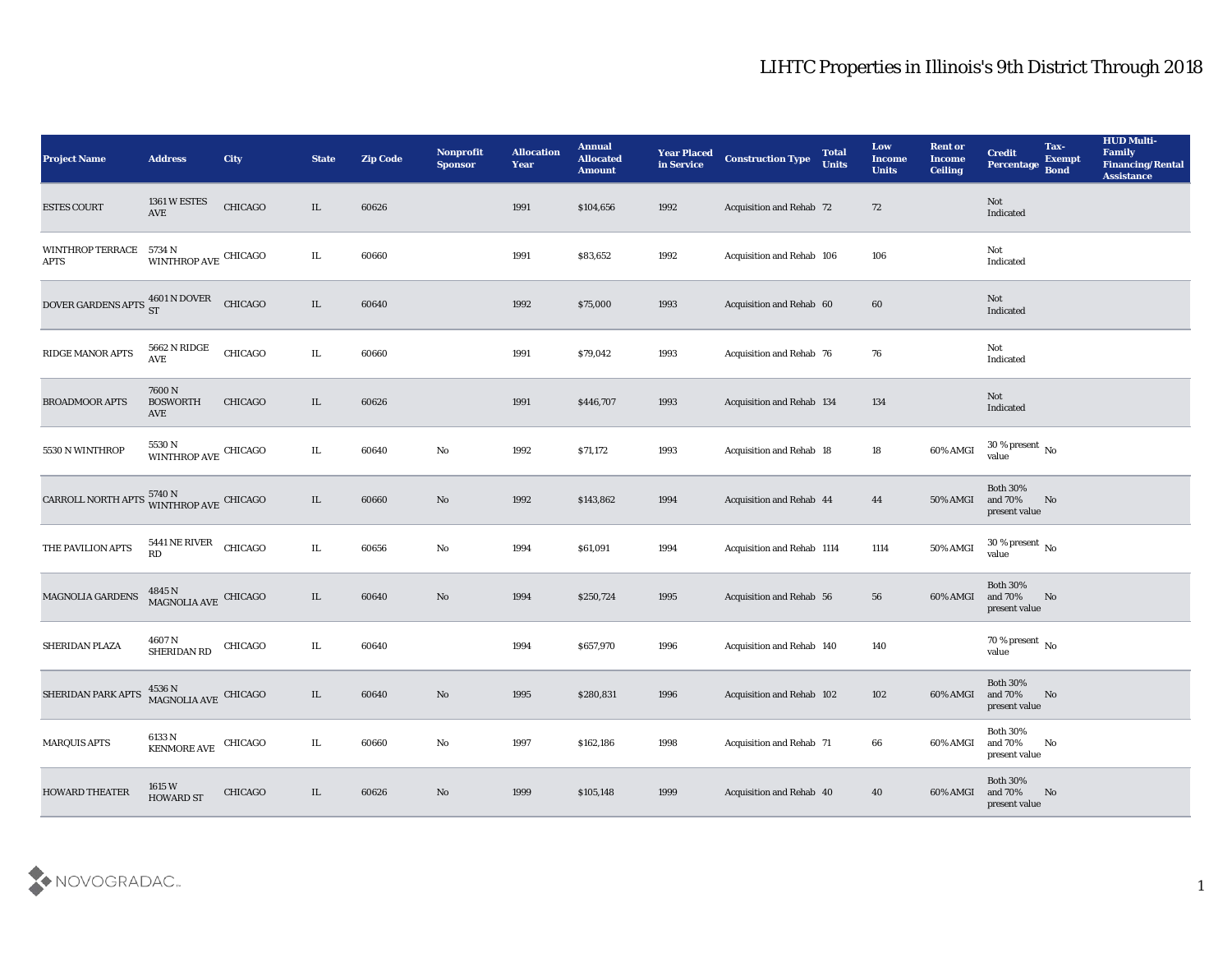| Project Name                             | <b>Address</b>                                            | <b>City</b>    | <b>State</b> | <b>Zip Code</b> | Nonprofit<br><b>Sponsor</b> | <b>Allocation</b><br><b>Year</b> | <b>Annual</b><br><b>Allocated</b><br><b>Amount</b> | <b>Year Placed</b><br>in Service | <b>Construction Type</b>  | <b>Total</b><br><b>Units</b> | Low<br><b>Income</b><br><b>Units</b> | <b>Rent or</b><br><b>Income</b><br><b>Ceiling</b> | <b>Credit</b><br>Percentage                      | Tax-<br><b>Exempt</b><br><b>Bond</b> | <b>HUD Multi-</b><br>Family<br><b>Financing/Rental</b><br><b>Assistance</b> |
|------------------------------------------|-----------------------------------------------------------|----------------|--------------|-----------------|-----------------------------|----------------------------------|----------------------------------------------------|----------------------------------|---------------------------|------------------------------|--------------------------------------|---------------------------------------------------|--------------------------------------------------|--------------------------------------|-----------------------------------------------------------------------------|
| <b>WAYNE APTS</b>                        | $6808$ N WAYNE $\,$ CHICAGO AVE                           |                | IL           | 60626           | Yes                         | 1998                             | \$260,830                                          | 1999                             | Acquisition and Rehab 44  |                              | 44                                   | 60% AMGI                                          | <b>Both 30%</b><br>and 70%<br>present value      | No                                   |                                                                             |
| <b>CLARIDGE APTS</b>                     | 319 DEMPSTER EVANSTON<br><b>ST</b>                        |                | IL           | 60201           | Yes                         | 2000                             | \$187,944                                          | 2002                             | Acquisition and Rehab 50  |                              | 48                                   | 60% AMGI                                          | <b>Both 30%</b><br>and 70%<br>present value      | No                                   |                                                                             |
| <b>GATEWAY CENTRE</b><br><b>APTS</b>     | 7450 N ROGERS CHICAGO<br>AVE                              |                | IL           | 60626           | $\rm\thinspace No$          | 2001                             | \$1,016,448                                        | 2003                             | New Construction          | 119                          | 95                                   | 50% AMGI                                          | <b>Both 30%</b><br>and 70%<br>present value      | No                                   |                                                                             |
| WEST RIDGE SENIOR<br><b>APTS</b>         | 6142 N<br><b>CALIFORNIA</b><br>AVE                        | <b>CHICAGO</b> | $\rm IL$     | 60659           | $\mathbf{N}\mathbf{o}$      | 2001                             | \$866,862                                          | 2003                             | <b>New Construction</b>   | 99                           | 79                                   | 60% AMGI                                          | $70\,\%$ present $\,$ No value                   |                                      |                                                                             |
| <b>NORTHPOINT</b><br><b>PRESERVATION</b> | $7719$ N PAULINA $\,$ CHICAGO $\,$<br><b>ST</b>           |                | IL           | 60626           |                             | 2003                             | \$1,055,369                                        | 2003                             | Not Indicated             | 304                          | 304                                  |                                                   | Not<br>Indicated                                 |                                      |                                                                             |
| <b>KENMORE SENIOR</b><br><b>HOUSING</b>  | 5040 N<br>KENMORE AVE CHICAGO                             |                | IL           | 60640           | $\mathbf{N}\mathbf{o}$      | 2009                             | \$1,248,748                                        | 2010                             | Acquisition and Rehab 99  |                              | 99                                   | 60% AMGI                                          | $30\,\%$ present $\,$ Yes value                  |                                      | Yes                                                                         |
| <b>WILSON SENIOR</b>                     | $1032\ \mathrm{W}$ MONTROSE AVE CHICAGO                   |                | IL           | 60613-4082      | $\mathbf{N}\mathbf{o}$      | Insufficient<br>Data             | \$1,200,929                                        | 2010                             | <b>New Construction</b>   | 98                           | 97                                   | $50\%$ AMGI                                       | $30\,\%$ present $\,$ Yes value                  |                                      |                                                                             |
| <b>WILSON FAMILY</b>                     | $1026\,\mathrm{W}$ MONTROSE AVE CHICAGO                   |                | IL           | 60613-1492      |                             | Insufficient<br>Data             | $\$0$                                              | 2010                             | Not Indicated             | 240                          | 79                                   |                                                   | Not<br>Indicated                                 |                                      |                                                                             |
| POMEROY SENIOR                           | 5650 N<br>KENMORE AVE CHICAGO                             |                | IL           | 60660           | $\rm\thinspace No$          | 2010                             | \$1,346,880                                        | 2011                             | Acquisition and Rehab 105 |                              | 104                                  | 60% AMGI                                          | $30\,\%$ present $\,$ Yes value                  |                                      | Yes                                                                         |
| <b>HAROLD</b><br><b>WASHINGTON APTS</b>  | 4944 N<br>SHERIDAN RD                                     | CHICAGO        | IL           | 60640           | Yes                         | 2013                             | \$1,834,909                                        | 2012                             | Acquisition and Rehab 69  |                              | 69                                   | <b>50% AMGI</b>                                   | $30\,\%$ present $\,$ Yes value                  |                                      | Yes                                                                         |
| HOLLYWOOD HOUSE                          | 5700 N<br>SHERIDAN RD                                     | CHICAGO        | IL           | 60660           | No                          | Insufficient<br>Data             | \$872,003                                          | Insufficient<br>Data             | Acquisition and Rehab 197 |                              | 177                                  | 60% AMGI                                          | <b>Both 30%</b><br>and 70%<br>$\,$ present value | No                                   |                                                                             |
| SENIOR SUITES OF<br>NORWOOD PARK         | $5700$ N HARLEM $\,$ CHICAGO $\,$<br>$\operatorname{AVE}$ |                | IL           | 60631           |                             | 2012                             | \$1,743,000                                        | Insufficient<br>Data             | Not Indicated             | 84                           | ${\bf 80}$                           |                                                   | Not<br>Indicated                                 |                                      |                                                                             |
| <b>CONRAD APTS</b>                       | 4831 CONRAD<br><b>ST</b>                                  | <b>SKOKIE</b>  | IL           | 60077           |                             | 2010                             | \$4,000,000                                        | Insufficient<br>Data             | Not Indicated             | 23                           | $23\,$                               |                                                   | <b>TCEP</b> only                                 |                                      |                                                                             |

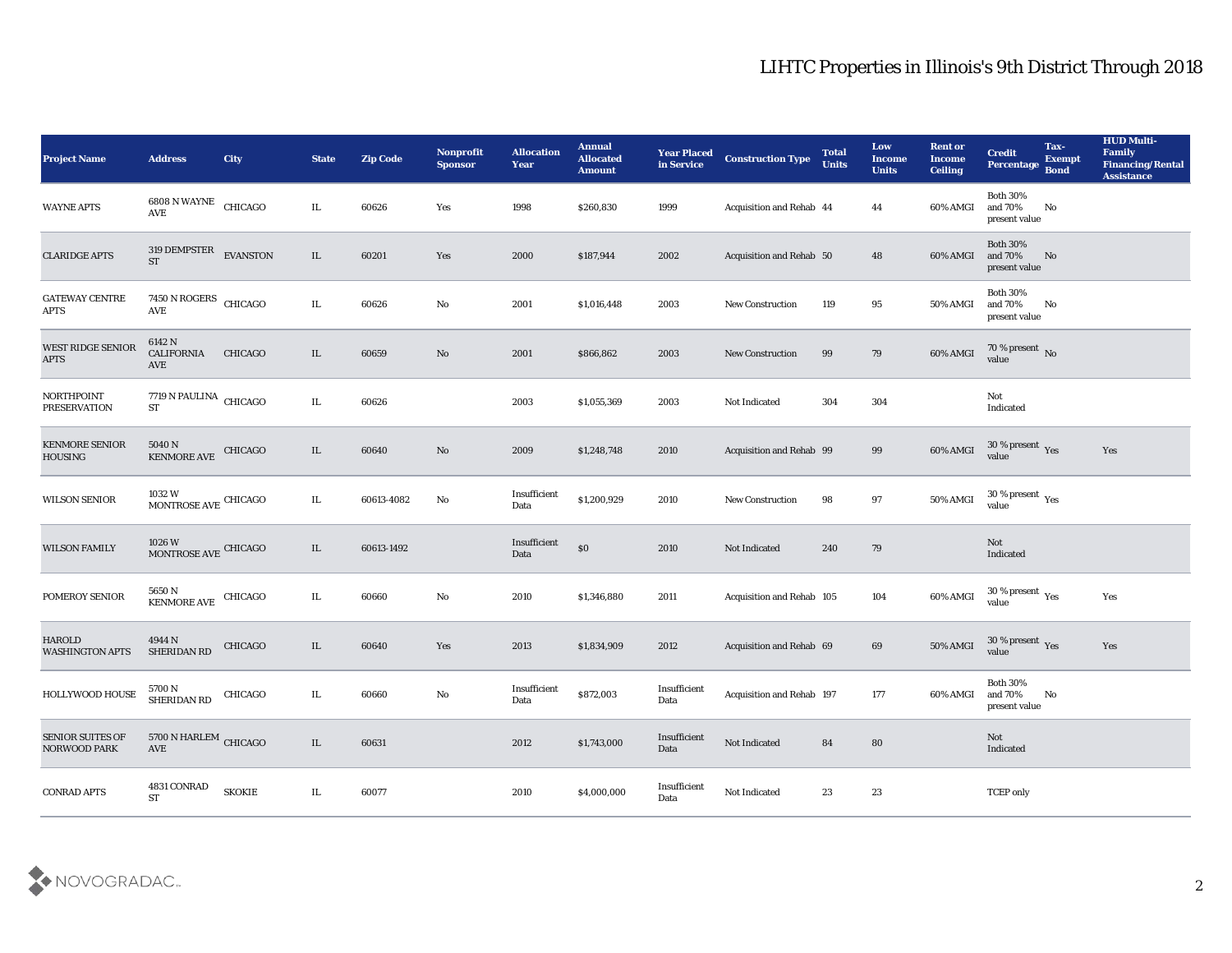| <b>Project Name</b>                             | <b>Address</b>                                 | <b>City</b>                 | <b>State</b> | <b>Zip Code</b> | Nonprofit<br><b>Sponsor</b> | <b>Allocation</b><br><b>Year</b> | <b>Annual</b><br><b>Allocated</b><br><b>Amount</b> | <b>Year Placed</b><br>in Service | <b>Construction Type</b>         | <b>Total</b><br><b>Units</b> | Low<br><b>Income</b><br><b>Units</b> | <b>Rent or</b><br><b>Income</b><br><b>Ceiling</b> | <b>Credit</b><br>Percentage Bond            | Tax-<br><b>Exempt</b> | <b>HUD Multi-</b><br>Family<br><b>Financing/Rental</b><br><b>Assistance</b> |
|-------------------------------------------------|------------------------------------------------|-----------------------------|--------------|-----------------|-----------------------------|----------------------------------|----------------------------------------------------|----------------------------------|----------------------------------|------------------------------|--------------------------------------|---------------------------------------------------|---------------------------------------------|-----------------------|-----------------------------------------------------------------------------|
| HAZEL-WINTHROP                                  | $4927\,\mathrm{N}$ KENMORE AVE CHICAGO         |                             | $\rm IL$     | 60640           |                             | 1987                             | \$21,041                                           | 1987                             | Not Indicated                    | 30                           | $30\,$                               |                                                   | Not<br>Indicated                            |                       |                                                                             |
| 4142 NORTH<br>KENMORE                           | $4142$ N<br>KENMORE AVE CHICAGO                |                             | IL           | 60613           |                             | 1988                             | \$15,466                                           | 1988                             | Not Indicated                    | 21                           | 21                                   |                                                   | Not<br>Indicated                            |                       |                                                                             |
| 4723 NORTH RACINE                               | $4723$ N RACINE $\quad$ CHICAGO AVE            |                             | $\rm IL$     | 60640           |                             | 1988                             | \$29,133                                           | 1988                             | Not Indicated                    | 42                           | 42                                   |                                                   | Not<br>Indicated                            |                       |                                                                             |
| <b>N&amp;M LUNT WOLCOTT</b>                     | $7001\,\mathrm{N}$ WOLCOTT AVE CHICAGO         |                             | IL           | 60626           |                             | 1989                             | \$56,598                                           | 1989                             | Not Indicated                    | 8                            | 8                                    |                                                   | Not<br>Indicated                            |                       |                                                                             |
| <b>UJAAMA</b>                                   | 7655 N<br><b>BOSWORTH</b><br>AVE               | <b>CHICAGO</b>              | IL           | 60626           |                             | 1989                             | \$34,010                                           | 1989                             | Not Indicated                    | 19                           | 19                                   |                                                   | Not<br>Indicated                            |                       |                                                                             |
| <b>WESLEY-GREENBAY</b>                          | 2014 WESLEY<br>AVE                             | <b>EVANSTON</b>             | IL           | 60201           |                             | 1989                             | \$73,290                                           | 1989                             | Not Indicated                    | 24                           | 24                                   |                                                   | Not<br>Indicated                            |                       |                                                                             |
| $\hbox{N}$ & $\hbox{M}$ FARGO                   | 1617 W FARGO<br>$\operatorname{AVE}$           | CHICAGO                     | $\rm IL$     | 60626           |                             | 1991                             | \$59,511                                           | 1991                             | Acquisition and Rehab 31         |                              | 25                                   |                                                   | Not<br>Indicated                            |                       |                                                                             |
| <b>MORTON GROVE</b><br><b>SENIOR APTS</b>       | 9016                                           | WAUKEGAN RD MORTON GROVE IL |              | 60053           | Yes                         | 2003                             | \$227,188                                          | 2004                             | Acquisition and Rehab 56         |                              | 56                                   | 60% AMGI                                          | <b>Both 30%</b><br>and 70%<br>present value | No                    |                                                                             |
| <b>LELAND APTS</b>                              | 1201 W LELAND CHICAGO<br>$\operatorname{AVE}$  |                             | $\rm IL$     | 60640           | Yes                         | 2003                             | \$410,295                                          | 2005                             | <b>Acquisition and Rehab 136</b> |                              | 136                                  | 60% AMGI                                          | <b>Both 30%</b><br>and 70%<br>present value | No                    |                                                                             |
| <b>MALDEN ARMS</b>                              | $4727$ N MALDEN $\,$ CHICAGO $\,$<br><b>ST</b> |                             | IL           | 60640           | $\rm\thinspace No$          | 2006                             | \$343,569                                          | 2008                             | Acquisition and Rehab 83         |                              | 83                                   | 60% AMGI                                          | <b>Both 30%</b><br>and 70%<br>present value | No                    |                                                                             |
| <b>WILSON YARD APTS</b>                         | $1026\,\mathrm{W}$ MONTROSE AVE CHICAGO        |                             | IL           | 60613           | No                          | 2005                             | \$1,700,000                                        | 2010                             | <b>New Construction</b>          | 80                           | 80                                   | 60% AMGI                                          | $70\,\%$ present $\,$ No value              |                       |                                                                             |
| CLIFTON MAGNOLIA 4416 N CLIFTON CHICAGO<br>APTS | AVE                                            |                             | $\rm IL$     | 60640           | $\rm\, No$                  | 2008                             | \$938,107                                          | 2011                             | Acquisition and Rehab 59         |                              | 59                                   | 60% AMGI                                          | $30\,\%$ present $\,$ No value              |                       |                                                                             |
| THE HOMESTEAD AT<br><b>MORTON GROVE</b>         | 6400 LINCOLN<br>$\operatorname{AVE}$           | MORTON GROVE IL             |              | 60053           |                             | 2010                             | \$135,871                                          | 2012                             | Not Indicated                    | 82                           | 19                                   |                                                   | $\operatorname{\bf Not}$<br>Indicated       |                       |                                                                             |

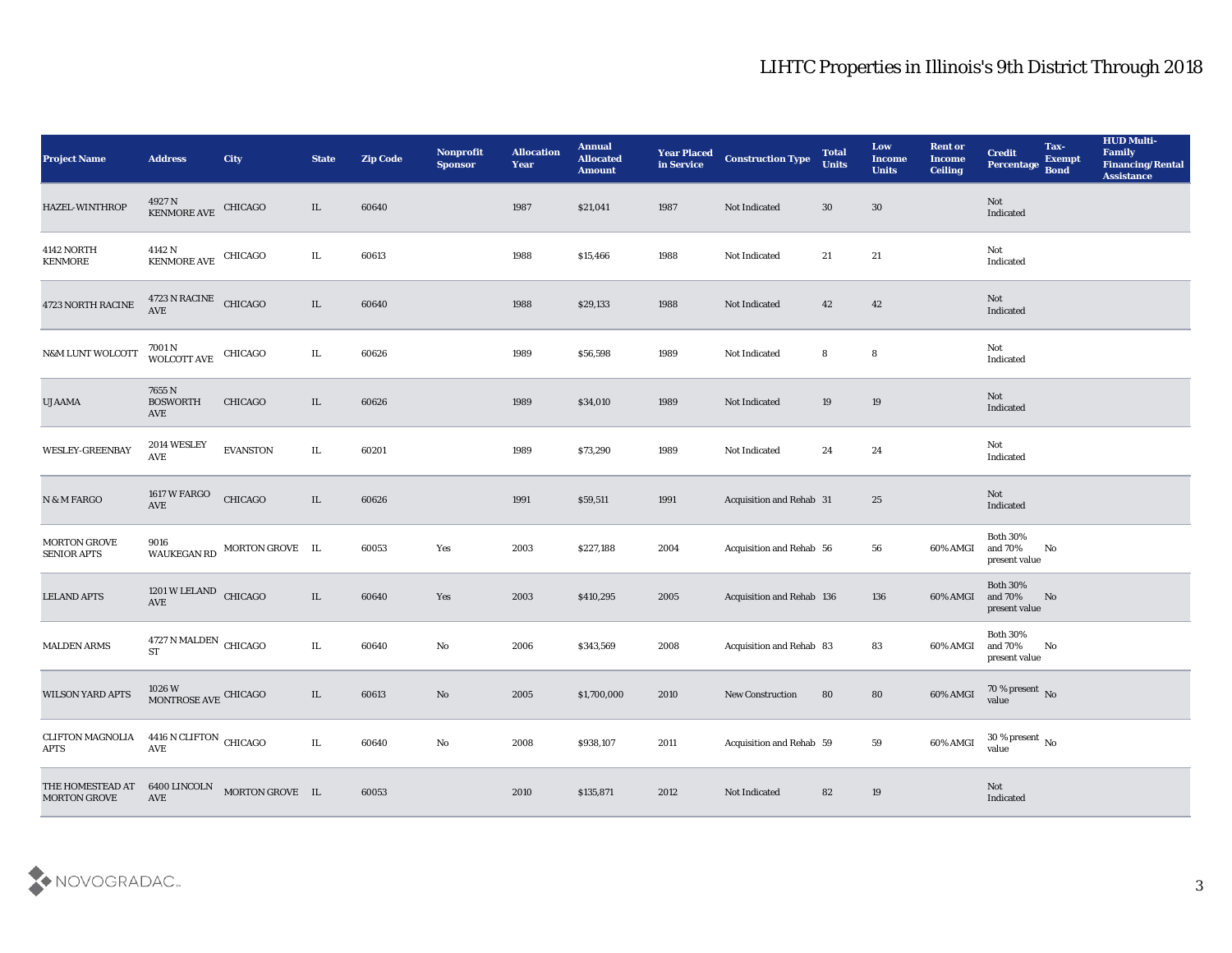| <b>Project Name</b>                                                                                                     | <b>Address</b>                                 | City           | <b>State</b> | <b>Zip Code</b> | Nonprofit<br><b>Sponsor</b> | <b>Allocation</b><br>Year | <b>Annual</b><br><b>Allocated</b><br><b>Amount</b> |                      | <b>Year Placed Construction Type</b><br>in Service <b>Construction Type</b> | <b>Total</b><br><b>Units</b> | Low<br><b>Income</b><br><b>Units</b> | <b>Rent or</b><br><b>Income</b><br><b>Ceiling</b> | <b>Credit</b><br><b>Percentage Exempt</b><br>Percentage Bond | Tax- | <b>HUD Multi-</b><br>Family<br><b>Financing/Rental</b><br><b>Assistance</b> |
|-------------------------------------------------------------------------------------------------------------------------|------------------------------------------------|----------------|--------------|-----------------|-----------------------------|---------------------------|----------------------------------------------------|----------------------|-----------------------------------------------------------------------------|------------------------------|--------------------------------------|---------------------------------------------------|--------------------------------------------------------------|------|-----------------------------------------------------------------------------|
| <b>EMERSON SQUARE</b>                                                                                                   | 1600 FOSTER ST EVANSTON                        |                | IL           | 60201           |                             | 2013                      | \$697,779                                          | 2014                 | <b>New Construction</b>                                                     | 28                           | 28                                   | $60\%$ AMGI                                       | $70\%$ present No<br>value                                   |      | Yes                                                                         |
| <b>FARWELL JARVIS</b>                                                                                                   | 1418 W<br>FARWELL AVE                          | CHICAGO        | IL           | 60626           |                             | 2016                      | \$355,153                                          | 2017                 | Both New Construction 85<br>and $\rm A/R$                                   |                              | ${\bf 85}$                           |                                                   | $30\,\%$ present $\,$ No value                               |      | Yes                                                                         |
| <b>NORTH EASTWOOD</b><br><b>SHORES APTS</b>                                                                             | 850 W<br><b>EASTWOOD</b>                       | CHICAGO        | IL           | 60640           |                             | Insufficient<br>Data      | $\$0$                                              | Insufficient<br>Data | Not Indicated                                                               | 231                          | $\bf{0}$                             |                                                   | Not<br>Indicated                                             |      |                                                                             |
| 1325 N SHORE ASSOC                                                                                                      | 1325 W NRTH<br>SHR AVE                         | CHICAGO        | $\rm IL$     | 60626           |                             | 1987                      | $\$0$                                              | 1987                 | Not Indicated                                                               | 31                           | $\overline{7}$                       |                                                   | Not<br>Indicated                                             |      |                                                                             |
| 936 W SUNNYSIDE AVE SUNNYSIDE                                                                                           | 936 W<br>AVE                                   | CHICAGO        | IL.          | 60640           |                             | 1987                      | \$0                                                | 1987                 | Not Indicated                                                               | 20                           | 20                                   |                                                   | Not<br>Indicated                                             |      |                                                                             |
| 900 W WINDSOR AVE                                                                                                       | 900 W<br>WINDSOR AVE CHICAGO                   |                | IL           | 60640           |                             | 1987                      | $\$0$                                              | 1988                 | Not Indicated                                                               | 18                           | 18                                   |                                                   | Not<br>Indicated                                             |      |                                                                             |
| <b>SU CASA</b>                                                                                                          | 1614 W<br>JONQUIL TER                          | CHICAGO        | IL.          | 60626           |                             | 1988                      | \$0                                                | 1988                 | Not Indicated                                                               | 25                           | 25                                   |                                                   | Not<br>Indicated                                             |      |                                                                             |
| ENTRE NOUS                                                                                                              | 1700 W<br>JUNEWAY TER                          | CHICAGO        | $\rm IL$     | 60626           |                             | 1988                      | $\$0$                                              | 1989                 | Not Indicated                                                               | 32                           | 32                                   |                                                   | Not<br>Indicated                                             |      |                                                                             |
| <b>SUNNYSIDE APTS</b>                                                                                                   | 850W<br><b>SUNNYSIDE</b><br>AVE                | <b>CHICAGO</b> | IL           | 60640           |                             | 1989                      | \$0                                                | 1989                 | Not Indicated                                                               | 124                          | 124                                  |                                                   | Not<br>Indicated                                             |      |                                                                             |
| <b>EDGEWATER SHORES</b><br><b>APTS</b>                                                                                  | $5326\,\mathrm{N}$ WINTHROP AVE CHICAGO        |                | IL           | 60640           |                             | 1990                      | $\$0$                                              | 1991                 | Not Indicated                                                               | 70                           | 70                                   |                                                   | Not<br>Indicated                                             |      |                                                                             |
| <b>LAKESIDE SQUARE</b><br><b>APTS</b>                                                                                   | 920 W<br><b>LAKESIDE PL</b>                    | CHICAGO        | IL           | 60640           |                             | 1989                      | \$0                                                | 1991                 | Not Indicated                                                               | 308                          | 308                                  |                                                   | Not<br>Indicated                                             |      |                                                                             |
| $\begin{array}{lll} {\bf ASHLANDS\;PHASES\;I\;&\;7724\;N} \\ {\bf II} & {\bf ASHLAND\;AVE} & {\bf CHICAGO} \end{array}$ |                                                |                | IL           | 60626           |                             | 1991                      | $\$0$                                              | 1992                 | Not Indicated                                                               | 51                           | 51                                   |                                                   | Not<br>Indicated                                             |      |                                                                             |
| FRIENDLY TOWERS                                                                                                         | $4707$ N MALDEN $\,$ CHICAGO $\,$<br><b>ST</b> |                | $\rm IL$     | 60640           |                             | 1991                      | $\$0$                                              | 1992                 | Not Indicated                                                               | $\bf 66$                     | $\bf 66$                             |                                                   | Not<br>Indicated                                             |      |                                                                             |

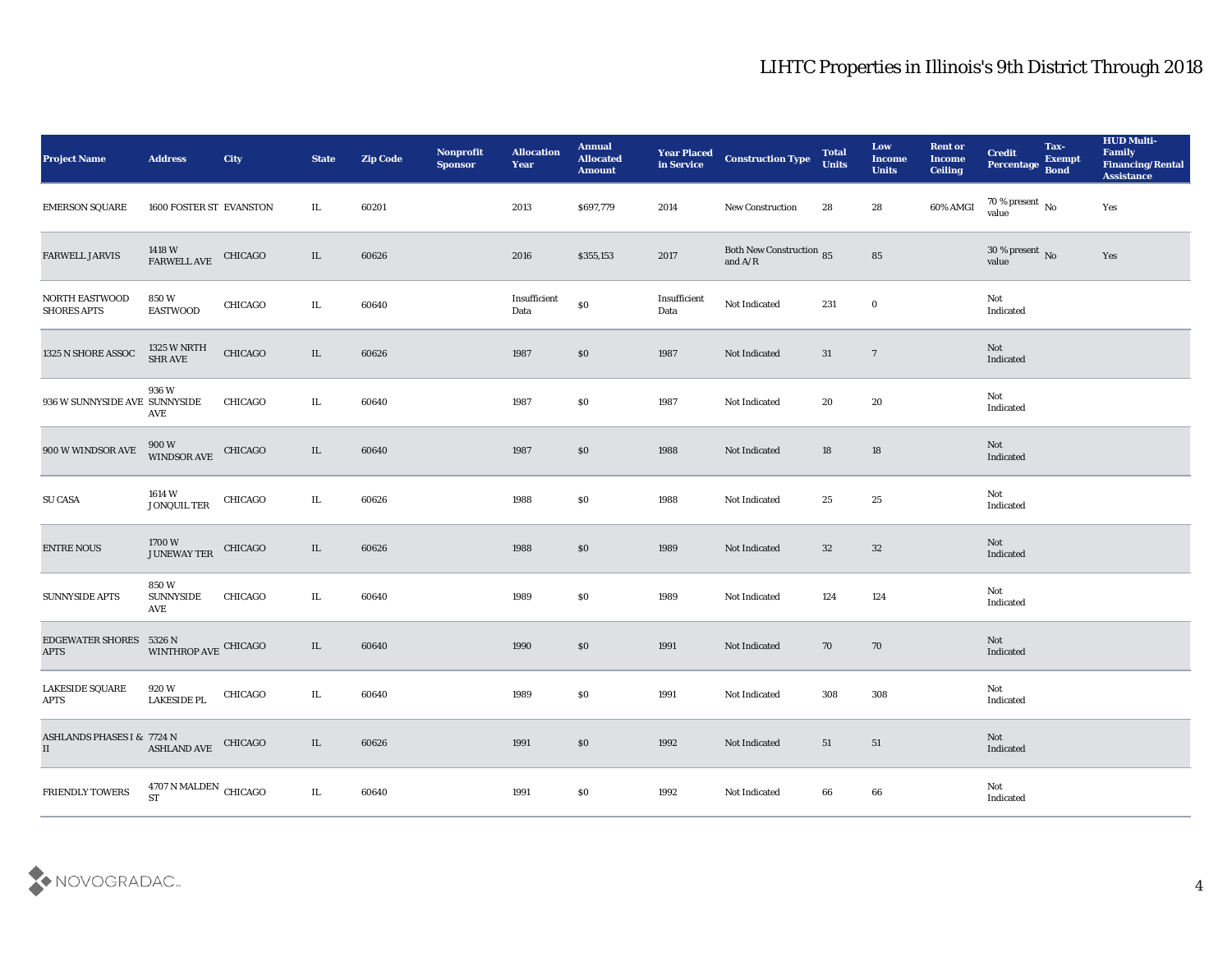| <b>Project Name</b>                                        | <b>Address</b>                             | City           | <b>State</b> | <b>Zip Code</b> | Nonprofit<br><b>Sponsor</b> | <b>Allocation</b><br>Year | <b>Annual</b><br><b>Allocated</b><br><b>Amount</b> | <b>Year Placed</b><br>in Service | <b>Construction Type</b>  | <b>Total</b><br><b>Units</b> | Low<br><b>Income</b><br><b>Units</b> | <b>Rent or</b><br><b>Income</b><br><b>Ceiling</b> | <b>Credit</b><br>Percentage                          | Tax-<br><b>Exempt</b><br><b>Bond</b> | <b>HUD Multi-</b><br>Family<br><b>Financing/Rental</b><br><b>Assistance</b> |
|------------------------------------------------------------|--------------------------------------------|----------------|--------------|-----------------|-----------------------------|---------------------------|----------------------------------------------------|----------------------------------|---------------------------|------------------------------|--------------------------------------|---------------------------------------------------|------------------------------------------------------|--------------------------------------|-----------------------------------------------------------------------------|
| SUNNYSIDE UPTOWN<br>$\rm APTS$                             | 847 W<br><b>SUNNYSIDE</b><br>AVE           | CHICAGO        | IL           | 60640           |                             | 1991                      | \$0                                                | 1992                             | Not Indicated             | 26                           | 26                                   |                                                   | Not<br>Indicated                                     |                                      |                                                                             |
| <b>CORONADO APTS</b>                                       | $1061\,\mathrm{W}$<br>ROSEMONT AVE CHICAGO |                | IL           | 60660           |                             | 1992                      | \$0                                                | 1993                             | Not Indicated             | 122                          | 122                                  |                                                   | Not<br>Indicated                                     |                                      |                                                                             |
| <b>MAGNOLIA ARMS</b>                                       | $4626$ N<br>MAGNOLIA AVE CHICAGO           |                | IL           | 60640           |                             | 1992                      | \$0                                                | 1993                             | Not Indicated             | 70                           | 70                                   |                                                   | Not<br>Indicated                                     |                                      |                                                                             |
| <b>JUNEWAY TERRACE</b><br><b>APTS</b>                      | 1722 W<br><b>JUNEWAY TER</b>               | CHICAGO        | IL           | 60626           |                             | 1991                      | $\$0$                                              | 1993                             | Not Indicated             | 28                           | 28                                   |                                                   | Not<br>Indicated                                     |                                      |                                                                             |
| MAJOR JENKINS APTS                                         | 5012 N<br>WINTHROP AVE CHICAGO             |                | IL           | 60640           | Yes                         | 1993                      | \$0                                                | 1995                             | Acquisition and Rehab 160 |                              | 160                                  |                                                   | $30\,\%$ present $\,$ No value                       |                                      |                                                                             |
| <b>WINTHROP APTS</b>                                       | 6214 N<br>WINTHROP AVE CHICAGO             |                | IL           | 60660           | $\rm\thinspace No$          | 1996                      | \$0                                                | 1997                             | Acquisition and Rehab 93  |                              | 93                                   |                                                   | $70\,\%$ present $\,$ No value                       |                                      |                                                                             |
| <b>BRYN MAWR/BELLE</b><br><b>SHORE APTS</b>                | <b>1062 W BRYN</b><br>MAWR AVE             | CHICAGO        | IL           | 60660-4602      |                             | Insufficient<br>Data      | $\$0$                                              | 1998                             | Not Indicated             | 371                          | 359                                  |                                                   | Not<br>Indicated                                     |                                      |                                                                             |
| RUTH SHRIMAN APTS                                          | 4036 N<br>SHERIDAN RD                      | CHICAGO        | IL           | 60613           | Yes                         | 1997                      | \$0                                                | 1999                             | <b>New Construction</b>   | 82                           | 82                                   |                                                   | 70 % present $\,$ No $\,$<br>value                   |                                      |                                                                             |
| <b>BRYN MAWR/BELLE</b><br><b>SHORE APTS</b>                | 5550 N<br><b>KENMORE AVE</b>               | CHICAGO        | IL           | 60640           |                             | 1999                      | \$635,243                                          | 1999                             | Acquisition and Rehab 371 |                              | 156                                  | 60% AMGI                                          | $70\,\%$ present $\,$ No value                       |                                      | No                                                                          |
| LINCOLN VILLAGE<br><b>SENIOR APTS</b>                      | 6057 N<br><b>LINCOLN AVE</b>               | CHICAGO        | IL           | 60659           | $\rm\thinspace No$          | 2006                      | \$519,239                                          | 2007                             | <b>New Construction</b>   | 102                          | 102                                  | 60% AMGI                                          | $30\,\%$ present $\,$ Yes value                      |                                      | $\mathbf{No}$                                                               |
| <b>UPTOWN</b><br><b>PRESERVATION</b>                       | 4431 N CLIFTON CHICAGO<br>AVE              |                | IL           | 60640           | Yes                         | 2007                      | \$609,604                                          | 2007                             | Acquisition and Rehab 77  |                              | 77                                   | 60% AMGI                                          | 30 % present Yes<br>value                            |                                      |                                                                             |
| <b>G&amp;A SENIOR</b><br>RESIDENCE AT<br><b>RAVENSWOOD</b> | 1818 W<br>PETERSON AVE                     | CHICAGO        | IL           | 60660           | $\mathbf {No}$              | 2007                      | \$1,005,542                                        | 2007                             | <b>New Construction</b>   | 187                          | 187                                  | 60% AMGI                                          | 30 % present $\rm\thinspace\gamma_{\rm es}$<br>value |                                      | $\mathbf{N}\mathbf{o}$                                                      |
| $G+$ A SENIOR<br><b>RESIDENCE AT</b><br><b>RAVENSWOOD</b>  | 1818 W<br><b>PETERSON</b>                  | <b>CHICAGO</b> | IL           | 60660           | $\rm \bf No$                | 2007                      | \$0                                                | 2007                             | <b>New Construction</b>   | 187                          | ${\bf 187}$                          |                                                   | 30 % present Yes<br>value                            |                                      | No                                                                          |